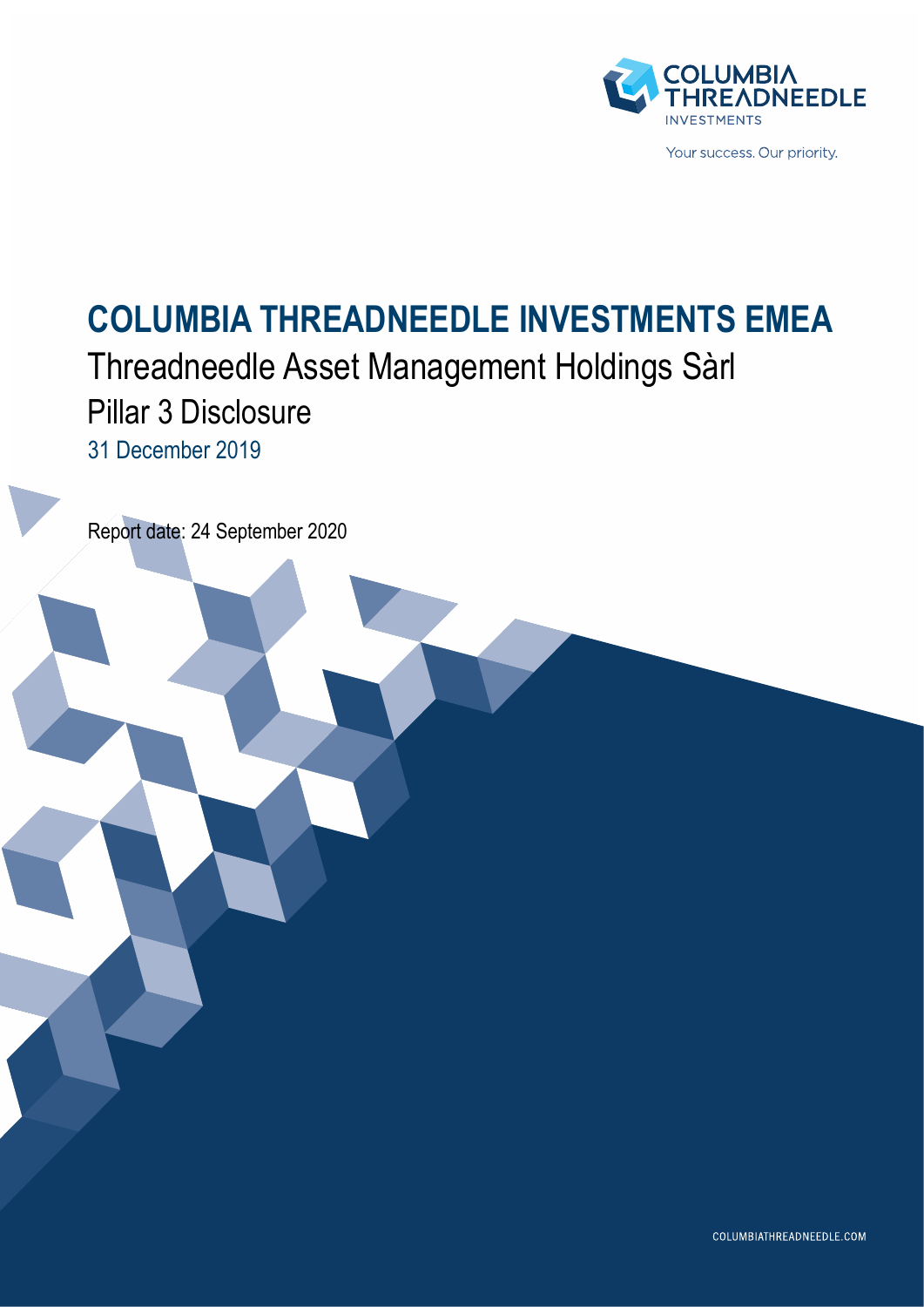

## **Table of Contents**

| 1.  |  |
|-----|--|
| 2.  |  |
| 3.  |  |
| 4.  |  |
| 5.  |  |
| 6.  |  |
| 6.1 |  |
| 6.2 |  |
| 6.3 |  |
| 6.4 |  |
| 6.5 |  |
| 6.6 |  |
| 7.  |  |
| 7.1 |  |
| 7.2 |  |
| 7.3 |  |
| 7.4 |  |
| 8.  |  |
| 8.1 |  |
| 8.2 |  |
| 9.  |  |
| 9.1 |  |
| 9.2 |  |
| 9.3 |  |
| 9.4 |  |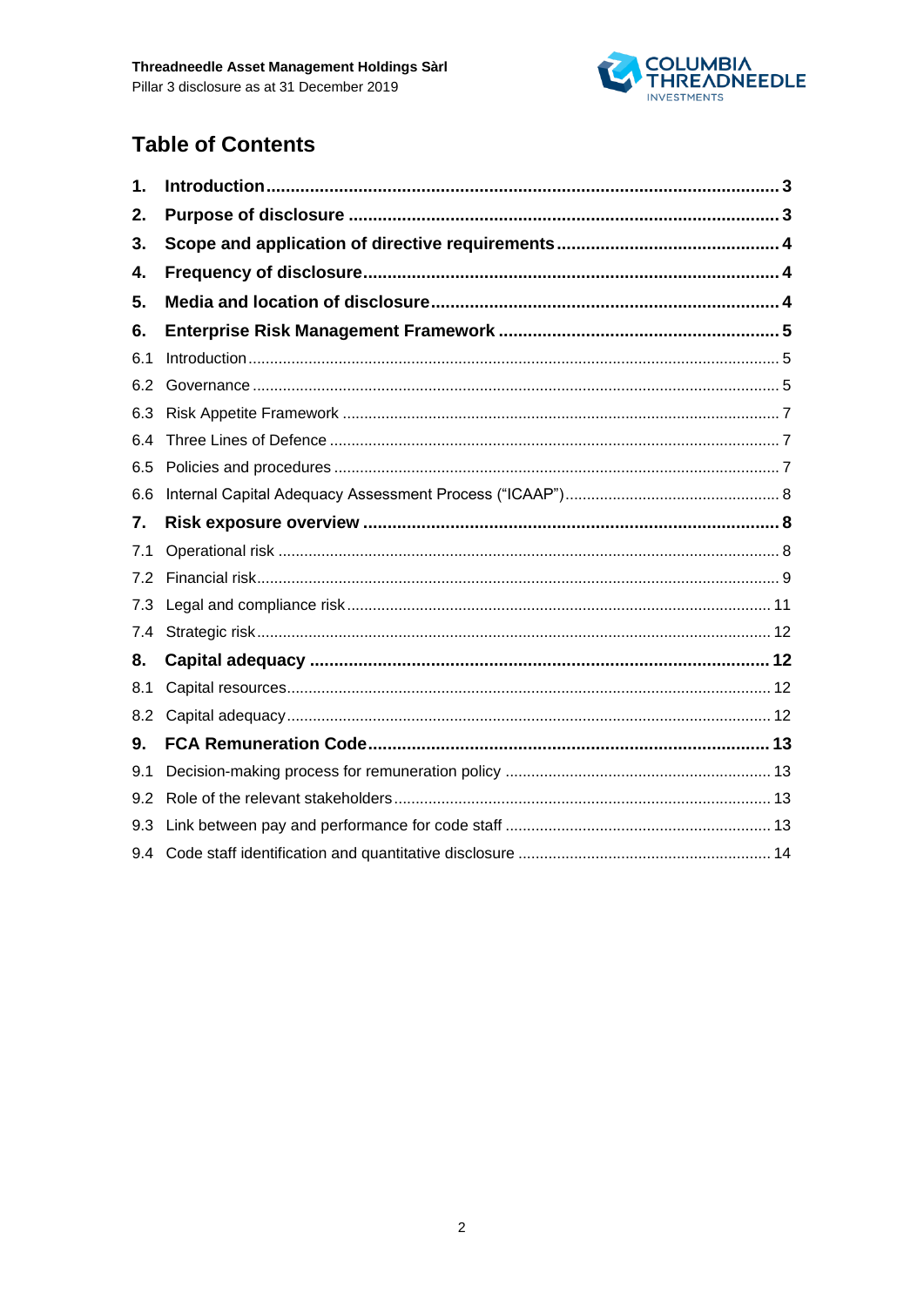

## <span id="page-2-0"></span>**1. Introduction**

Columbia Threadneedle Investments is the global asset management group of Ameriprise Financial, Inc., a leading US-based financial services provider. The EMEA business of Columbia Threadneedle Investments comprises Threadneedle Asset Management Holdings Sàrl ("**TAMH Sàrl**") and its subsidiaries.

As at 31 December 2019, Columbia Threadneedle Investments EMEA managed £102.2bn of assets on behalf of individuals, pension funds, insurers, and corporations. We manage a range of products investing in a variety of asset classes, including equities, fixed income, infrastructure and property. These capabilities are marketed to investors through a range of product structures (e.g. UK OEICs, Luxembourg SICAVs, UK life structures, closed ended funds, unit trusts and segregated accounts).

Columbia Threadneedle Investments is a people business focused on delivering excellence for our clients. The Board of TAMH Sàrl ("**Board**") is responsible for setting the tone from the top and communicating Columbia Threadneedle Investments' four values — Client Focus, Excellence, Integrity and Respect — which are core to the firm's culture, strategy and approach. All staff share responsibility for delivering these values across the business.

## <span id="page-2-1"></span>**2. Purpose of disclosure**

This document sets out the Pillar 3 disclosures for Threadneedle Asset Management Holdings Sàrl (the "**Group**") excluding Threadneedle Pensions Limited ("**TPEN**") which has its own capital requirements under Solvency II.

The Group is subject to rules set out in the FCA's General Prudential Sourcebook ("**GENPRU**") and Prudential Sourcebook for Banks, Building Societies and Investment Firms ("**BIPRU**"). This disclosure is prepared in accordance with the Capital Requirements Directive III ("**CRD III**"), which is the common framework for implementing Basel II in the European Union.

These rules are built on three 'Pillars':

- **Pillar 1** comprises the minimum base capital resources requirements, including credit risk and market risk capital requirements and the fixed overheads requirement;
- **Pillar 2** is management's own independent assessment of its capital adequacy. This assessment takes into account all risks that are not covered adequately or at all by Pillar 1 requirements. We assess these capital requirements through our Internal Capital Adequacy Assessment Process ("**ICAAP**"); and
- Pillar 3 is an external disclosure of risk and capital management, including capital adequacy. The purpose of Pillar 3 is to encourage market discipline by developing a set of disclosure requirements which will allow market participants to assess key pieces of information on a firm's capital, risk exposures and risk assessment process.

The disclosures in this document have been prepared in accordance with BIPRU 11. Information deemed immaterial has been omitted. The disclosures do not constitute formal audited financial statements and have been produced solely for the purpose of Pillar 3.

<span id="page-2-2"></span>The impact of the COVID-19 pandemic on the risk profile of the ICAAP Group has been assessed throughout the ICAAP including operational risk assessment and stress testing.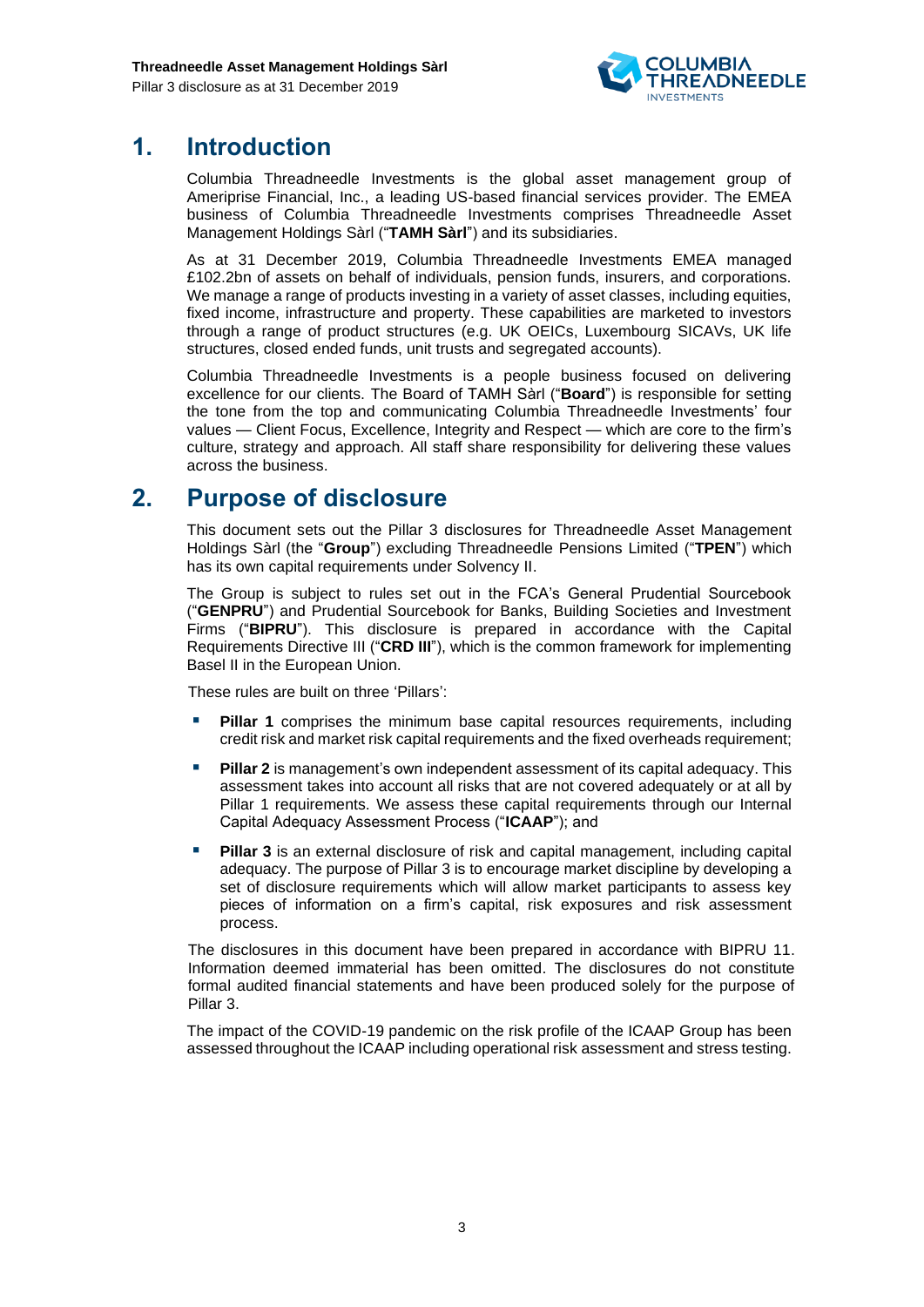

## **3. Scope and application of directive requirements**

The Group includes six UK regulated companies, Threadneedle Asset Management Limited ("**TAML**"), Threadneedle International Limited ("**TINTL**"), Threadneedle Investment Services Limited, Threadneedle Navigator ISA Manager Limited ("**TNIML**"), Threadneedle Portfolio Services Limited, and TPEN.

A simplified organisational diagram is set out below. The entities that are in-scope for this disclosure are shown in dark blue colour:

**Figure 1: Columbia Threadneedle Organisational Structure**



Note: Some non-regulated subsidiaries are excluded from this organisational diagram.

The Group also includes three legal entities that are regulated by foreign regulatory authorities. Threadneedle Management Luxembourg S.A. ("**TML**") is regulated by the Commission de Surveillance du Secteur Financier ("**CSSF**"); Columbia Threadneedle Investments (ME) Limited is regulated by the Dubai Financial Services Authority ("**DFSA**"); and Threadneedle Investments (Channel Islands) Limited is regulated by the Jersey Financial Services Commission ("**JFSC**"). These entities are included in the ICAAP and Pillar 3 disclosure. TINTL is also regulated by the Securities and Exchange Commission ("**SEC**"), Commodity Futures Trading Commission ("**CTFC**") and National Futures Association ("**NFA**") in the United States and the Australian Securities and Investments Commission ("**ASIC**").

TPEN is also regulated by the Prudential Regulatory Authority ("**PRA**"). It has its own capital requirements and is excluded from the ICAAP and the Pillar 3 disclosure. TPEN is required to publish a Solvency and Financial Condition Report which is available on the Columbia Threadneedle Investments website (see **Section 5**).

## <span id="page-3-0"></span>**4. Frequency of disclosure**

This document is updated and published at least annually (or more frequently if there are significant changes to the business).

## <span id="page-3-1"></span>**5. Media and location of disclosure**

This document is published on the Columbia Threadneedle Investments EMEA website: <https://www.columbiathreadneedle.co.uk/en/disclosures/>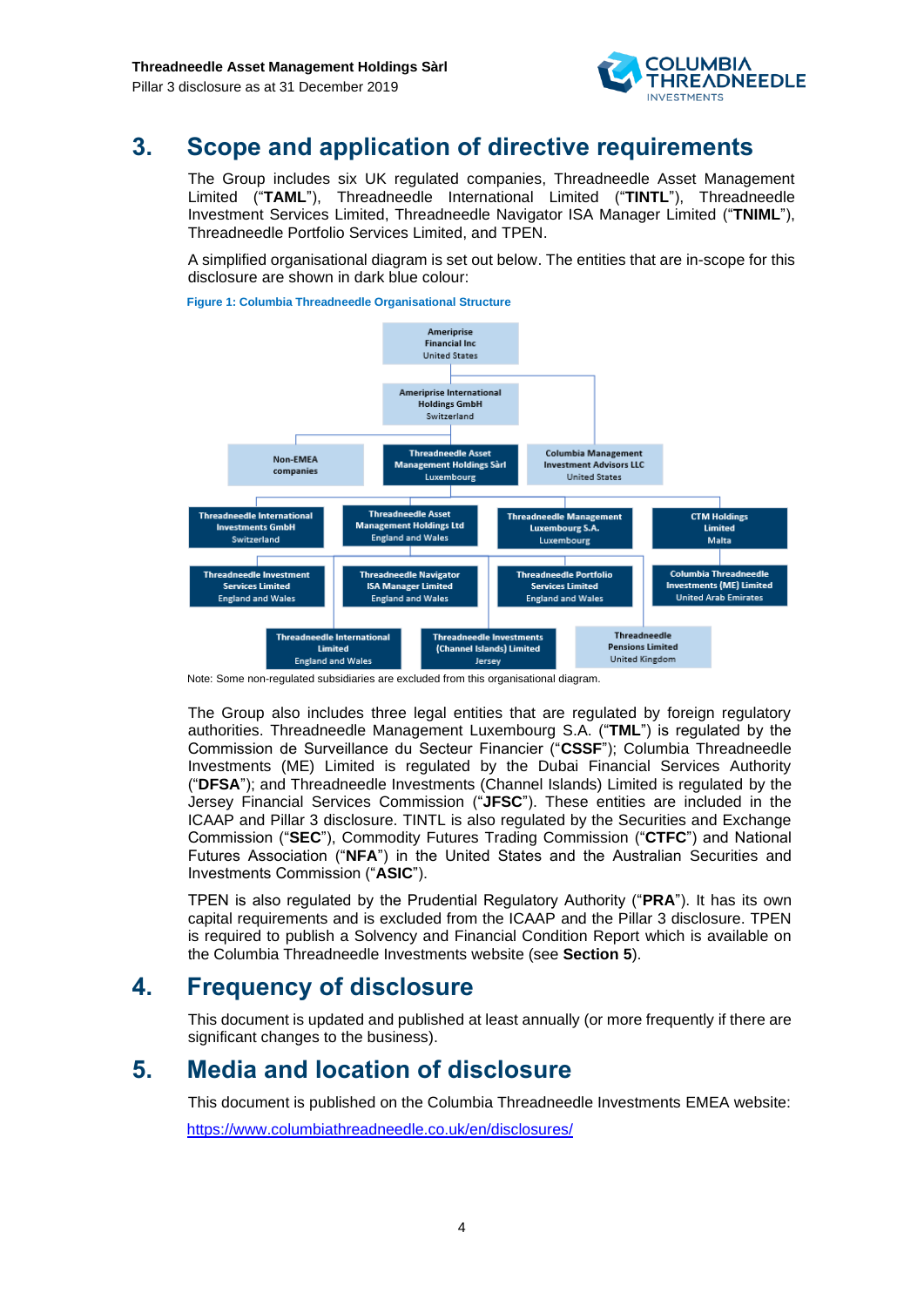

## <span id="page-4-0"></span>**6. Enterprise Risk Management Framework**

#### <span id="page-4-1"></span>**6.1 Introduction**

Ameriprise Financial Inc. has implemented a comprehensive Enterprise Risk Management ("**ERM**") programme for all of its subsidiaries and operations, including the Group. The ERM program provides a framework for the identification, monitoring and management of risk, including compliance with applicable local regulatory requirements and expectations. The ERM framework is designed to enable the Group and its subsidiaries to protect the interests of its clients by managing all elements of risk on a forward-looking basis.

The Group is regulated in many jurisdictions and must ensure it establishes and maintains systems and controls appropriate to its business. It must establish, implement and maintain adequate risk management policies and procedures. This includes effective procedures for risk assessment, which identify the risks relating to its activities, processes and systems, and where appropriate, set the level of risk tolerated by the Group and its subsidiaries.

The Group's policy is that risk management is the primary responsibility of business line management and should be embedded in its various business units and departments. All members of staff have an obligation to be aware of the risks within their processes, understand the controls in place to manage those risks, and report any additional risks or control failures of which they become aware. To this end, a risk management goal is incorporated as part of the performance objectives for all members of staff.

The Group follows these guiding principles:

- think strategically and creatively to drive innovation in order to best serve our clients and other stakeholders;
- the ERM Framework must provide a forward-looking assessment of risk exposure;
- the Group must maintain ERM policies that are consistent with sound practices for the industry in which it operates, including all applicable regulatory expectations;
- the Group's ERM policies derive from, and are aligned with, those of the Ameriprise Group; and
- failure to act in accordance with the Group's ERM policies is unacceptable.

#### <span id="page-4-2"></span>**6.2 Governance**

#### **6.2.1 EMEA Corporate Governance**

The figure below sets out Columbia Threadneedle Investments EMEA's governance framework as at 30 June 2020.



**Figure 2: Governance Framework of Columbia Threadneedle Investments EMEA**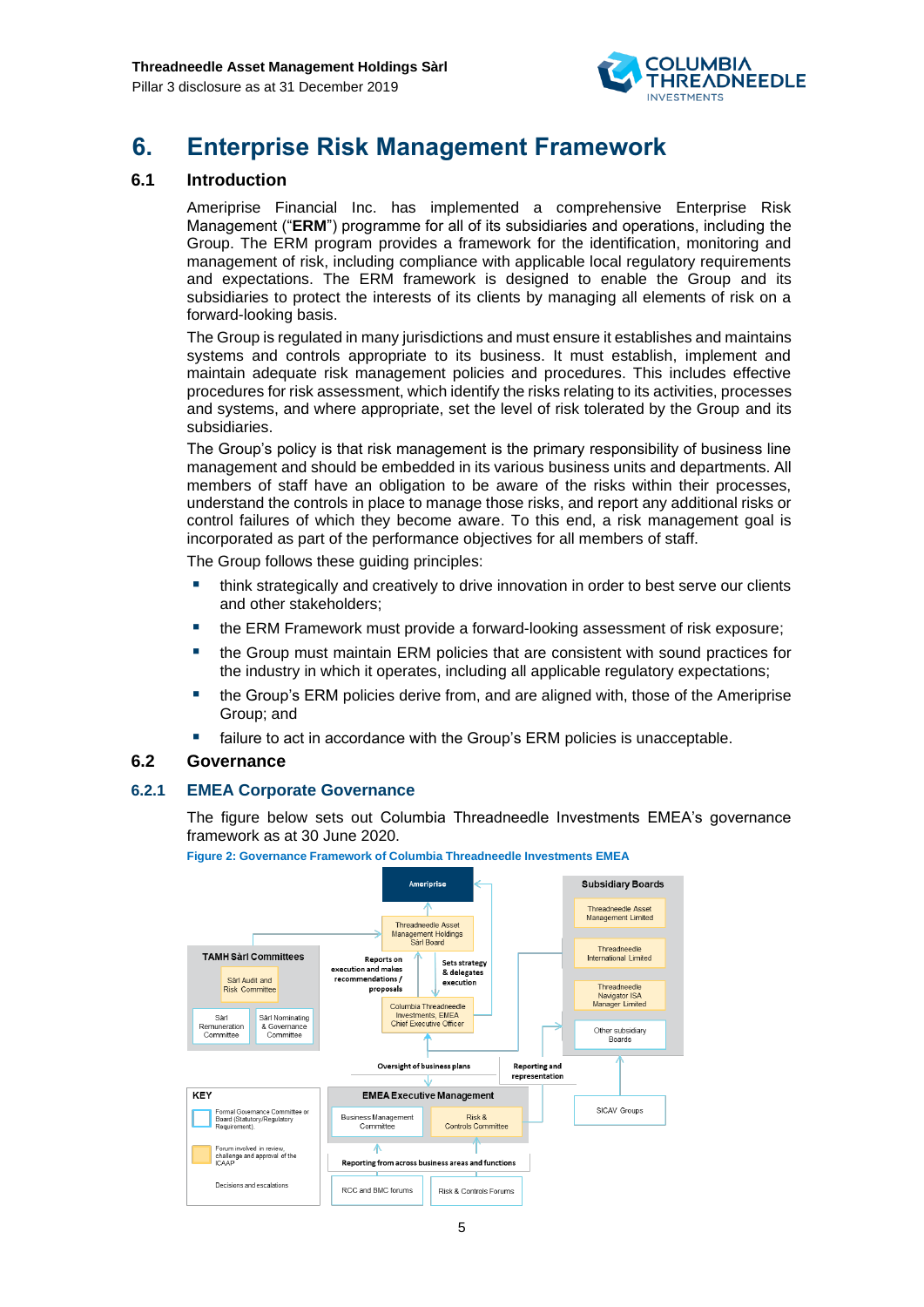

The Board of Directors of Threadneedle Asset Management Holdings Sàrl (the "**Board**") is responsible for the management and oversight of the Group's Risk Management Framework, policies and processes which in total constitute the Group's ICAAP.

The EMEA Chief Executive Officer has full authority for running the Group's day-to-day operations and exercises certain delegated authorities through two separate executive governance bodies, the EMEA Business Management Committee ("**BMC**") and the EMEA Risk and Controls Committee ("**RCC**").

These committees consist of the Group's executive management team and meet to ensure that all affairs of the business are cohesively managed and that client interests and potential ICAAP implications are considered from both a business management and risk and controls perspective by the most senior members of the Group.

The objectives of these committees:

- **BMC's** objective is to manage and monitor delivery against the Group's strategic and financial plans, including delivery against client needs and interests; and
- **RCC's** objective is to manage and mitigate current and prospective risks (including risks to client interests), monitor the effectiveness of controls, and consider the Group's capital position and risk appetite.

This structure is not intended to limit or narrow the scope of either committee, i.e. the RCC will consider business implications in its decision making and vice versa.

#### **6.2.2 EMEA Office of Risk**

The EMEA Office of Risk is a group comprising the EMEA Heads of Operational Risk, Compliance, Legal, Internal Audit, and Head of Finance EMEA, and chaired by the Chief Risk Officer EMEA / Global Head of Investment Risk (or her delegate).

The Office of Risk is designed to help the Group make properly informed decisions, by drawing upon the experience and knowledge of a wide group of experienced control functions and risk professionals.

The Office of Risk meets to discuss current and emerging risk matters and raise items for further debate and challenge at the monthly RCC meetings. The input of these experts into the risk governance and processes is focussed on improving risk outcomes for clients and the business.

#### **6.2.3 Functional areas**

The following sets out the responsibilities of the key functional areas of the Group:

- **Business units** have primary responsibility for identifying and managing risks in their area and for developing and implementing controls, policies and procedures necessary to manage those risks in order to protect the best interests of the Group's clients;
- **Operational and Enterprise Risk** teams establish the ERM framework that facilitates a common approach to the identification, assessment and management of risk across the Group. The teams are also responsible for capturing, analysing and communicating the Group's risk and control profile to the RCC and other governance bodies, including leading the operational risk scenario workshops;
- **Compliance and Internal Audit** teams partner with the risk functions in order to implement a combined assurance approach to managing and mitigating risks across the Group. Compliance is also responsible for overseeing the Group's regulatory risks, and for Mandate Compliance and Trade Surveillance;
- **Investment Risk** team is primarily concerned with market, liquidity and counterparty risks borne by the Group's clients. The objectives of investment risk management are to fulfil the Group's fiduciary responsibilities as to the amount and type of market risk taken within the client portfolios which the Group manages;
- **Regulatory Capital Management** team (within Finance) coordinates the ICAAP across the Group, including production of the ICAAP report; and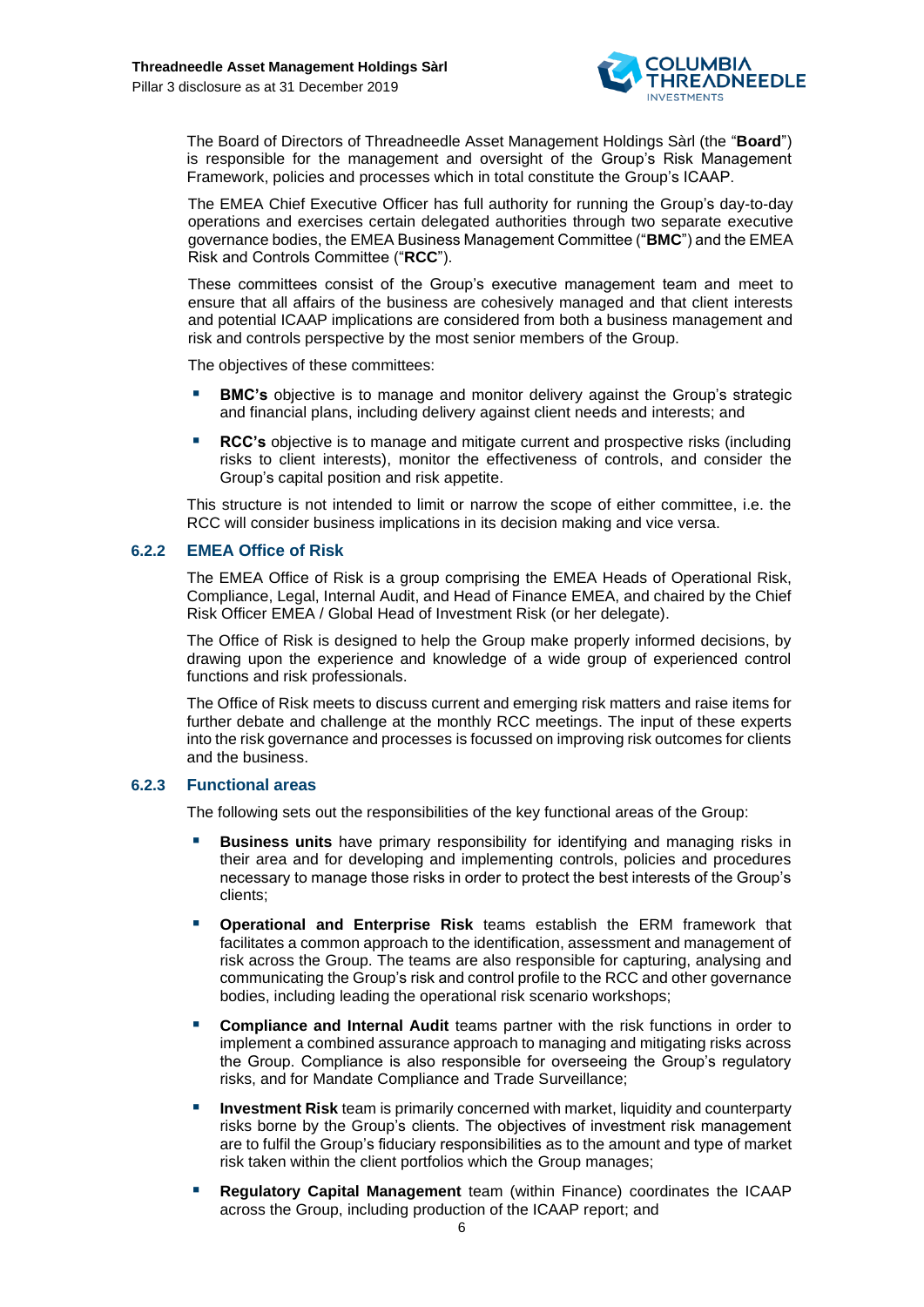

**Corporate Treasury** team ensures that the Group, and all individual legal entities within it, have sufficient liquid assets to meet their liabilities as and when they fall due.

#### <span id="page-6-0"></span>**6.3 Risk Appetite Framework**

The Board has established a risk appetite for the Group which expresses the Group's tolerance for risks that it faces. It defines the risks that we are prepared to accept in order to deliver our strategic objectives. These allow management and the Board to monitor the Group's exposure to risk and ensure that it stays within the Group's tolerance. Should a risk exceed its tolerance thresholds, the Group considers if and/or how it should:

- mitigate the risk where possible:
- explicitly accept the risk, and consider increasing the risk appetite; or
- scale down or terminate the activity.

The Group employs a range of approaches to monitor and report risks throughout the organisation in the context of its risk appetite. These include a Risk and Control Self-Assessment ("**RCSA**") process, which includes, dashboards to report the status and direction of key risks, a rigorous process to identify, record and resolve operational risk events, and policies and procedures covering the Group's risks and processes.

The Group's risk appetite may change as its business evolves. The Board therefore reviews and formally approves the risk appetite annually, as well as when the Group's risks, or the markets in which it operates, are materially altered.

The framework is embedded within the Group's core business processes and is used as a tool for decision-making and strategic analysis. All the elements of the risk framework inform one another, leading to a cycle of continuous improvement. This enables the Group's overall solvency needs to be assessed in a continuous and prospective way in relation to its risk profile.

#### <span id="page-6-1"></span>**6.4 Three lines of defence**

The Board is responsible for establishing the Group's risk appetite and strategy, which includes approving the Group's risk management framework, policies, methodologies, and roles and responsibilities. The Board is also responsible for setting the tone from the top and communicating Columbia Threadneedle Investments' four values — Client Focus, Excellence, Integrity and Respect — which are core to the Group's culture, strategy and processes. All staff share responsibility for delivering these values across the business.

Columbia Threadneedle Investments has adopted a "three lines of defence" model to further embed the Group's four key values and to ensure clear ownership of its Risk Management Framework, which can be summarised as follows:

| Line of defence                            | <b>Roles and responsibilities</b>                                  |
|--------------------------------------------|--------------------------------------------------------------------|
|                                            | Undertake day-to-day risk management                               |
| <b>First Line</b><br><b>Business units</b> | Comply with the ERM Framework, Policies and Procedures             |
|                                            | Apply internal management controls and improvement actions         |
|                                            | Oversee and challenge risk management in the First Line of Defence |
| <b>Second Line</b>                         | Provide guidance and direction to the First Line of Defence        |
| <b>Risk and Compliance</b>                 | Develop and communicate the ERM Framework                          |
| <b>Third Line</b>                          | Independent perspective and challenge process                      |
| Internal audit                             | Reviews and oversees both First and Second line of Defence         |



#### <span id="page-6-2"></span>**6.5 Policies and procedures**

The Group has adopted comprehensive policies and procedures which govern management of risk. These policies and procedures have been adopted by the RCC and BMC for management of risk in all EMEA business units. At the top-down level, the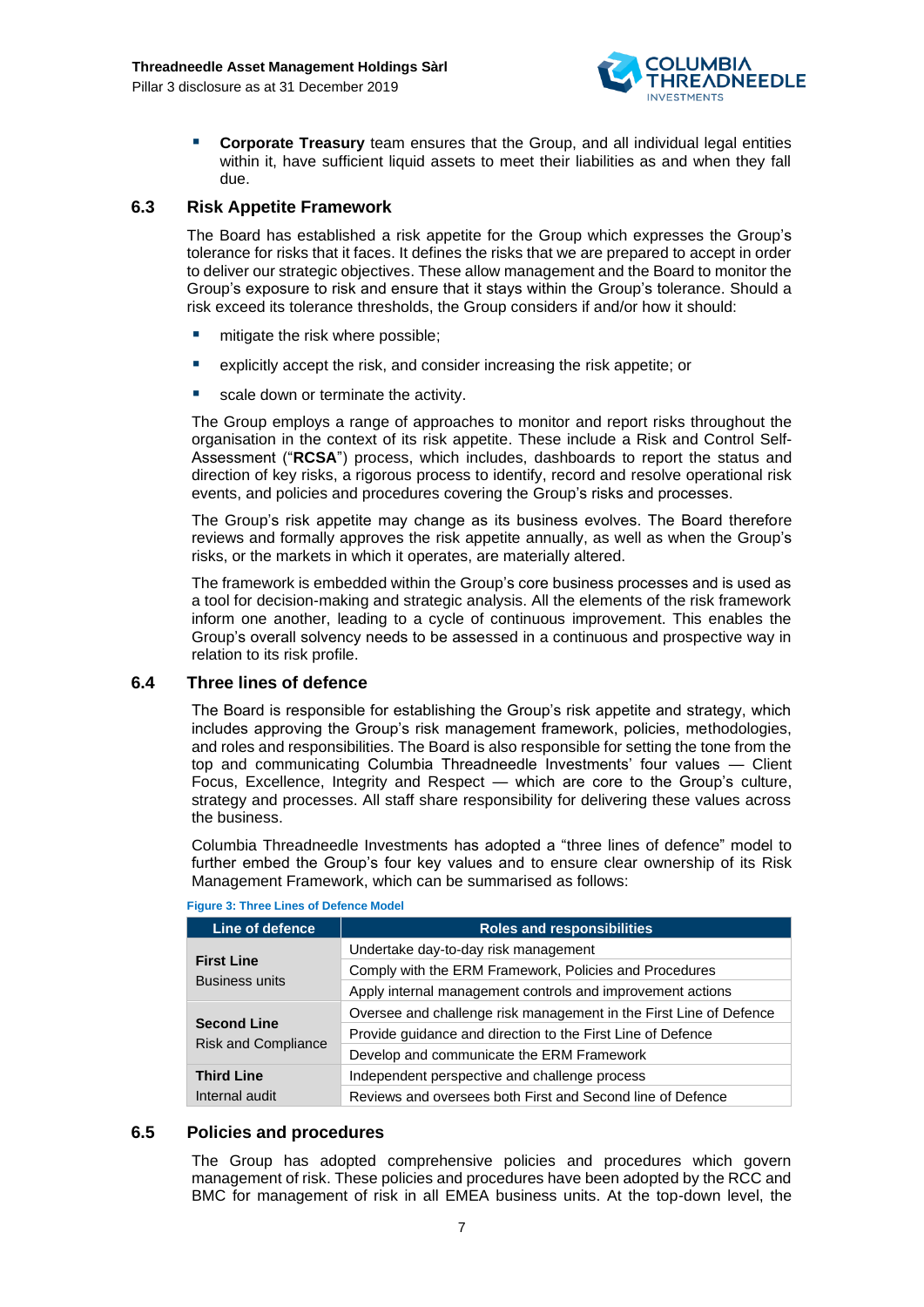

policies establish the corporate parameters for risk appetite and management of all risks to accurately reflect the Group's risk profile.

The Ameriprise Enterprise Risk Policy Framework links to the Group's Key Risk categories (operational risk, financial risk, legal and compliance risk, and strategic risk). The policy framework seeks to ensure that risk management is embedded into the day to day business operations of the Group, within agreed tolerances. All policy and procedure documents are recorded in a central repository and must be reviewed by their owners at least annually.

#### <span id="page-7-0"></span>**6.6 Internal Capital Adequacy Assessment Process ("ICAAP")**

The Group is required to undertake an ICAAP by the FCA. The requirements are outlined in GENPRU sourcebook Section 2 and in BIPRU Section 2. In summary, the regulations require the Group to:

- regularly assess whether the amounts, types and distribution of financial resources, capital resources and internal capital are considered adequate to cover the nature and level of risks to which it is or might be exposed;
- identify the major sources of risk to its ability to meet its liabilities as they fall due;
- conduct stress tests and scenario analysis;
- conduct reverse stress testing and wind-down analysis; and
- **E** ensure that the strategies, processes and systems used in its ICAAP are both comprehensive and proportionate to the nature, scale and complexity of that firm's activities.

The ICAAP is the responsibility of the Board of Directors of TAML, TINTL and TNIML, and forms an integral part of the Group's management and decision-making processes.

## <span id="page-7-1"></span>**7. Risk exposure overview**

The most material risks to which the Group is exposed are set out below.

#### <span id="page-7-2"></span>**7.1 Operational risk**

Operational risk is the risk of loss resulting from internal processes which are inadequate or have failed due to human errors, system failures, or external events. The Group is exposed to operational risk as a consequence of its core businesses. Operational risk is one of the Group's largest risk categories and therefore receives a high degree of attention and focus from senior management and the Board. The Group seeks to manage and mitigate operational risk, in order to achieve its corporate objectives and fully comply with all requiatory requirements.

The Group has an operational risk management strategy whose objectives are to:

- reduce operational errors through continuously improving processes and controls;
- increase the effectiveness and robustness of processes and controls:
- **•** provide effective reporting for management to understand and manage operational risk; and
- encourage a positive and proactive operational risk culture.

Operational risk is managed in accordance with the Group's ERM framework described in **Section 6.**

The Group assesses its capital requirement for operational risk using scenario analysis. The aim is to estimate extreme levels of operational losses that the Group could incur. As the Group does not have experience of such levels of losses, the assessment relies on developing representative severe loss scenarios based on the Group's risk library and extrapolating them to an extreme level using a statistical model.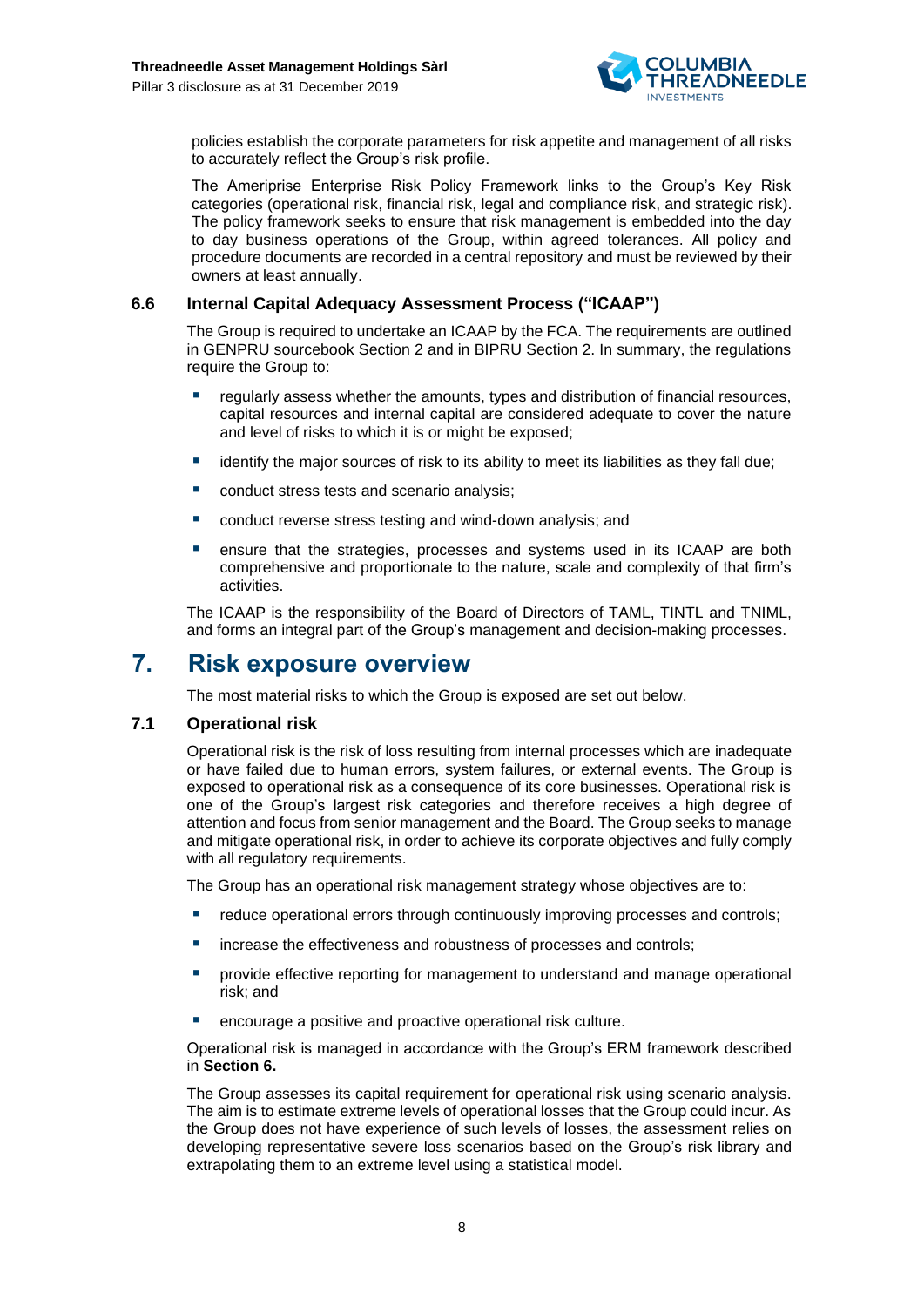

The scenarios are developed through workshops attended by the risk owners and other subject matter experts, informed by the output of the ERM framework (e.g. internal loss experience, RCSAs, and key risk indicators) as well as external loss information.

The statistical model extrapolates the scenarios and then aggregates them, factoring in the correlation between risks. The results are reviewed and challenged, including by the RCC and the Board's Audit and Risk Committee, to ensure reasonableness.

#### <span id="page-8-0"></span>**7.2 Financial risk**

Financial risk is the risk of loss due to stresses impacting the Group's balance sheet and profit and loss account. The Group is committed to maintaining the financial strength of the Group in order to support its business objectives, meet its regulatory capital requirements and provide shareholders with an acceptable return on their investment.

#### **7.2.1 Market risk**

Market risk is defined as the risk of loss arising from movements in market prices, including movements due to changes in interest rates, equity markets, foreign exchange markets, and derivative markets in respect of the Group's assets and liabilities. This excludes market risks borne by clients in respect of funds and portfolios managed by the Group.

The Group's market risk arises from:

- foreign currency exposures which the Group holds, e.g. as a result of its operations outside the UK and/or non-sterling client/fund revenue;
- **E** box holdings which arise out of small holdings which the Group maintains in the funds it manages; and
- **EXECOMPERTY COMPERTED EXECOMPERTED EXECOMPLE THE COMPONENT COMPONENT COMPONENT COMPONENT COMPONENT COMPONENT COMPONENT COMPONENT COMPONENT COMPONENT COMPONENT COMPONENT COMPONENT COMPONENT COMPONENT COMPONENT COMPONENT CO** to the value of funds managed by the Group.

The Group's market risk exposures are monitored and managed in accordance with its Market Risk Management Policy. The Group does not have a trading book. Seed money exposures and corporate bond investments are managed as credit risk while market risks relating to the Threadneedle Pension Plan are managed by the scheme's actuary. The Group uses derivative financial instruments such as forward currency and futures contracts to hedge its risks associated with foreign currency fluctuations or market risk on seed money investments.

The market risk component mainly relates to the Group's foreign currency positions and is calculated as 8% of the net open currency position by currency in accordance with BIPRU 7.5.

The following table summarises Group's market risk capital requirement as at 31 December 2019:

| Table 1: Pillar 1 market risk capital requirement as at 31 December 2019 |
|--------------------------------------------------------------------------|
|--------------------------------------------------------------------------|

| Market risk capital requirement          | £'m |
|------------------------------------------|-----|
| Foreign currency                         |     |
| Others <sup>1</sup>                      |     |
| Pillar 1 market risk capital requirement |     |

<sup>1</sup> Others includes small holdings maintained by the Group in the funds it manages.

#### **7.2.2 Interest rate risk in the non-trading book**

Interest rate risk in the non-trading book is the potential impact on the Group's earnings and net asset values (market values) from changes in interest rates. The Group has no debt and is not directly exposed to interest rate risk from an interest expense perspective. There is a significant amount of cash and cash equivalents and corporate bonds (with an average maturity of greater than one year) held by the Group as part of the normal cash management process. No capital is currently held for interest rate risk in the non-trading book as it is not considered material.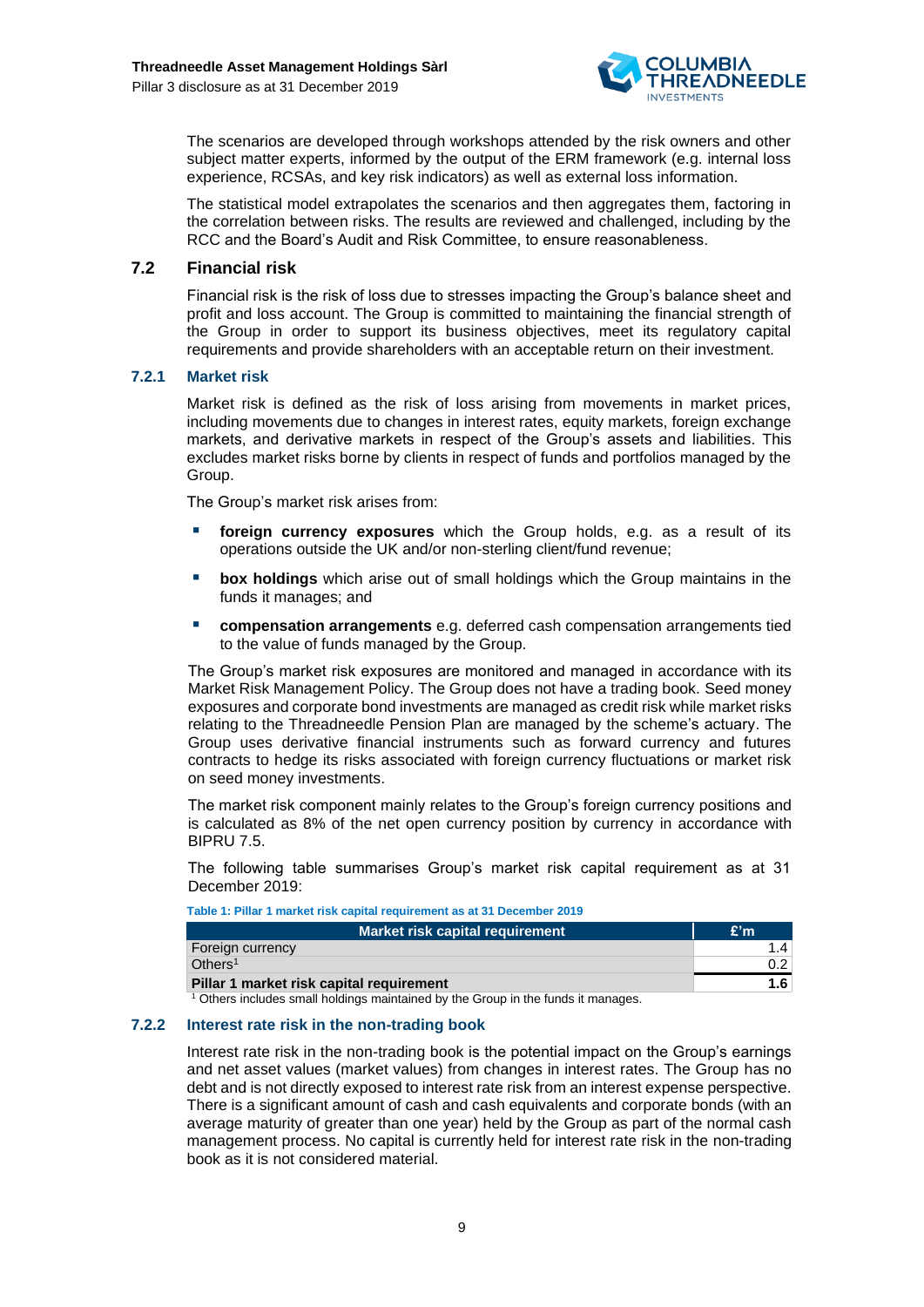

#### **7.2.3 Credit risk**

Credit risk is defined as the risk of loss resulting from counterparty default. This definition excludes the risk of rating transition (i.e. a reduction in credit rating) and its impact on the mark-to-market value in a position, which is covered under market risk. It also excludes credit risks within funds and client portfolios, which are borne by clients.

The Group's credit risk mainly arises from exposure to:

- **cash and near cash instruments** held, corporate bonds, government bonds, over the counter derivatives including foreign exchange, exchange traded derivatives, and exposures to these instruments on the Group's balance sheet;
- **E** debtors as quantified on the Group's balance sheet, including inter alia retail fund debtors, fees receivable, intra-group debtors. Debtors consist mainly of outstanding management fees invoiced to clients (including retail funds):
- seed money and co-investments held in the Group's products (primarily pooled funds); and
- other assets including finance leases for 'right to use' assets and fixed assets.

The Group's credit exposures are monitored and managed in accordance with internal policies including its Counterparty Credit Risk Management Policy. The Group's Counterparty Credit Risk Committee approves all new counterparties and ensures that exposures to counterparties are well diversified. The External Credit Assessment Institutions ("**ECAI**") used by TAMH Sàrl are Standard & Poor's, Moody's, and Fitch. These are all recognised as eligible ECAIs and are used to assess the credit quality of all exposure classes, where applicable, using the credit quality assessment scale set out in the FCA Handbook.

The credit risk capital component is calculated, in accordance with the standardised approach as set out in BIRPU 3. Risk weights are assigned to each exposure class based on the underlying external credit ratings and the capital requirement is calculated as 8% of the risk weighted exposures in the Group's non-trading book. These exposures mainly include cash and cash equivalents, debtors, corporate bonds, government bonds, seed holdings and fixed assets.

The following table summarises Group's credit risk exposures and capital requirements (i.e. 8% of the risk weighted exposure amount) by exposure category:

| Exposure class $(E'm)$             | <b>Exposure</b><br>amount | <b>Capital</b><br>requirement |
|------------------------------------|---------------------------|-------------------------------|
| Institutions                       | 380.1                     | 15.8                          |
| Retail                             | 117.0                     | 0.4                           |
| Corporates                         | 53.4                      | 2.4                           |
| Collective Investment Undertakings | 25.6                      | 2.5                           |
| Other assets <sup>1</sup>          | 64.8                      | 3.6                           |
| <b>Total</b>                       | 640.9                     | 24.7                          |

**Table 2: Standardised credit exposures & capital requirement by exposure category as at 31 December 2019**

<sup>1</sup> Includes exposures such as finance leases and fixed assets.

The following table sets out Group's credit risk exposures by Credit Quality Step ("**CQS**").

**Table 3: Standardised credit exposures by CQS as at 31 December 2019**

|                      | <b>Exposure</b><br>amount |       |
|----------------------|---------------------------|-------|
| 1                    | AAA to AA-                | 91.2  |
| $\mathcal{P}$        | $A+$ to $A-$              | 208.9 |
| 3                    | BBB+ to BBB-              | 14.1  |
| 4                    | BB+ to BB-                | 0.0   |
| 5                    | $B+$ to $B-$              | 0.0   |
| 6                    | CCC+ and below            | 0.0   |
| Unrated <sup>1</sup> |                           | 326.7 |
| Total                |                           | 640.9 |

<sup>1</sup> Includes retail and trustee debtors, seed money in Threadneedle funds and fixed assets.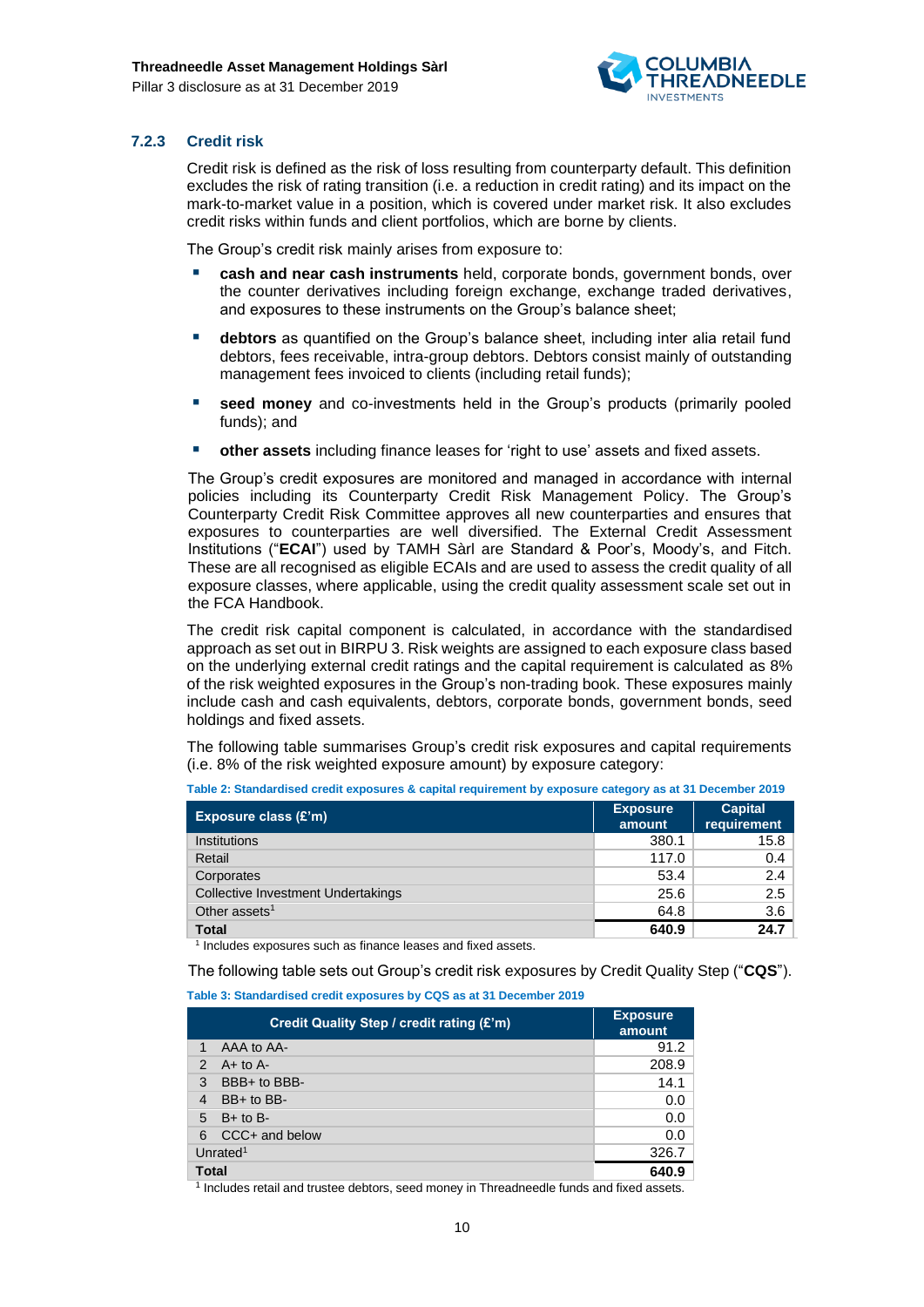

No credit risk mitigation techniques are applied by the Group.

The following table sets out Group's credit risk exposures by geography:

**Table 4: Standardised credit risk exposures by geography as at 31 December 2019**

| Exposure class (£'m)                      | <b>European</b><br>Union / EEA | <b>Other</b> | <b>Total</b> |
|-------------------------------------------|--------------------------------|--------------|--------------|
| <b>Institutions</b>                       | 216.2                          | 163.9        | 380.1        |
| Retail                                    | 117.0                          | 0.0          | 117.0        |
| Corporates                                | 43.7                           | 9.7          | 53.4         |
| <b>Collective Investment Undertakings</b> | 25.6                           | 0.0          | 25.6         |
| Other                                     | 64.8                           | 0.0          | 64.8         |
| <b>Total</b>                              | 467.3                          | 173.6        | 640.9        |

The following table sets out Group's credit risk exposures by residual maturity:

| Exposure class $(E'm)$                    | $<$ 1 year | $> 1$ year /<br>undefined | <b>Total</b> |
|-------------------------------------------|------------|---------------------------|--------------|
| <b>Institutions</b>                       | 359.9      | 20.2                      | 380.1        |
| Retail                                    | 117.0      | 0.0                       | 117.0        |
| Corporates                                | 30.3       | 23.1                      | 53.4         |
| <b>Collective Investment Undertakings</b> |            | 25.6                      | 25.6         |
| Other                                     | 11         | 53.8                      | 64.8         |
| <b>Total</b>                              | 518.2      | 122.7                     | 640.9        |

Financial assets are considered to be past due if a counterparty has not made payment by the contractual due date. An asset is considered to be impaired when the carrying value of the asset is greater than the recoverable amount through sale or use. The Group reviews its financial assets on a regular basis for indicators of past due and impairment. Historically, default levels have been insignificant.

The ageing analysis of amounts past due within trade receivables are as follows:

- **retail trade receivables** include subscription amounts due from investors in the Group's range of OEIC's and unit trusts, together with the amounts due from these funds in respect of the cancellation of surplus units. At 31 December 2019, £4.4m of retail trade receivables were between 5 and 30 days past due and £0.03m were greater than 30 days past due; and
- **fee trade receivables** include all amounts due from clients in respect of invoiced and accrued investment management and performance fees and other related services. At 31 December 2019, £9.2m of fee trade receivables were less than 90 days past due and £6.5m were greater than 90 days past due.

Provision for specific doubtful debts is made when there is evidence that the Group will not be able to recover balances in full. Balances are written off when the receivable amount is deemed irrecoverable. As at 31 December 2019, there were no impairment provisions related to trade receivables nor were any balances written off during the financial year.

#### **7.2.4 Corporate liquidity risk**

Corporate liquidity risk is defined as where the Group, though solvent, either does not have sufficient financial resources available to meet its obligations when they fall due or can secure them only at an excessive cost. This risk is managed in line with the requirements of BIPRU 12. The policy, responsibilities, process and contingency arrangements are documented in the Group's Liquidity Risk Policy and Management Framework.

#### **7.3 Legal and compliance risk**

<span id="page-10-0"></span>Legal and compliance risk is the risk of loss due to a failure to comply with laws, legal agreements or regulations. The Group includes subsidiaries which are regulated by the FCA in the UK, CSSF in Luxembourg, DFSA in the United Arab Emirates and JFSC in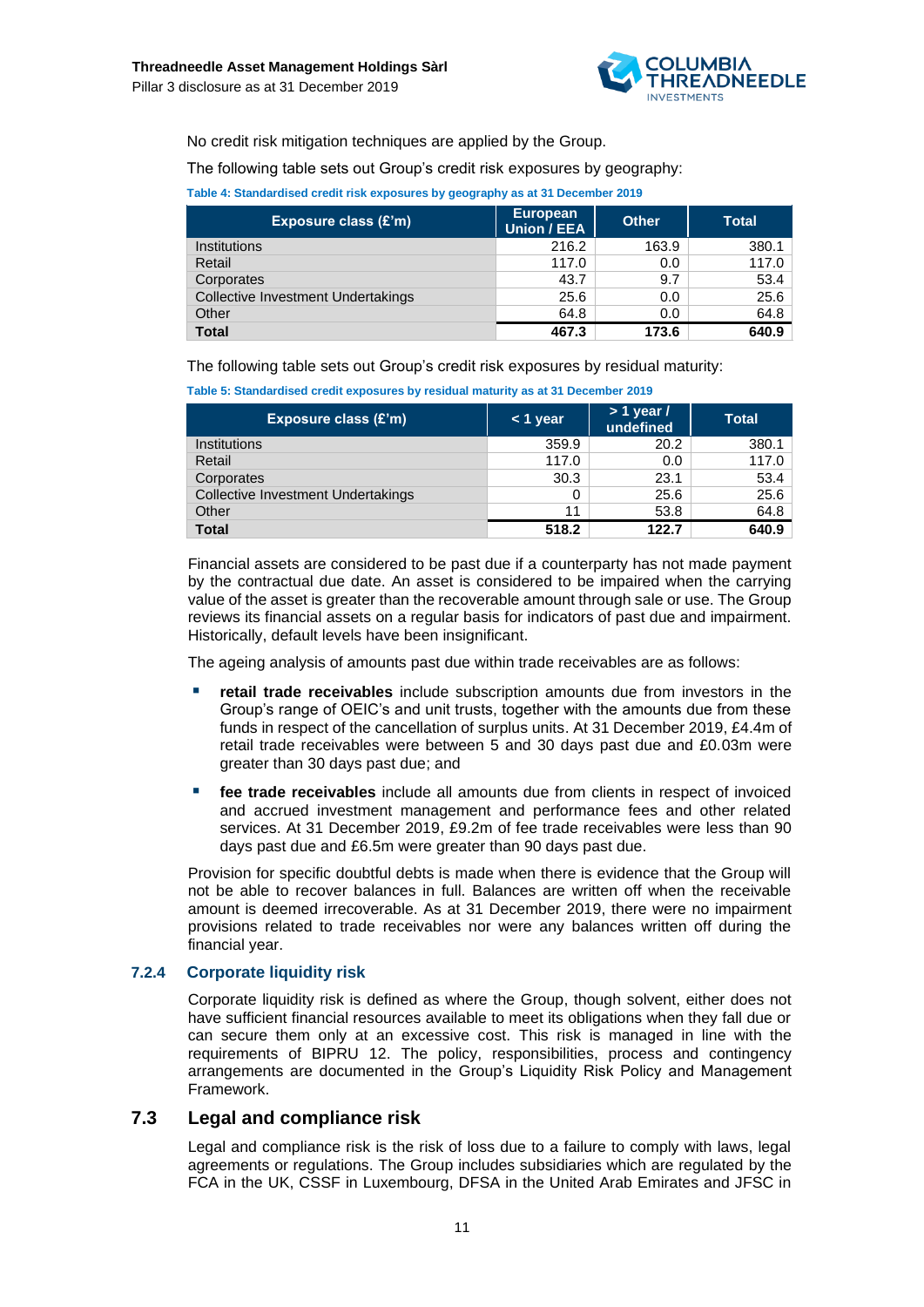

Jersey. TINTL is also regulated by the SEC, CTFC and NFA in the United States and ASIC in Australia.

The Group's management team monitors developments in regulation, assesses the impact on the business and implements any changes that will be required to meet those requirements and ensure that the capital levels meet or exceed the regulatory requirements.

For the Group, compliance with both the practice and spirit of Principle 11 of the FCA's Principles for Businesses is core to the approach to managing its relationship with regulatory bodies. Accordingly, the senior management team and the Board are actively involved in fostering a close and continuous relationship with the FCA and other regulators. Any risk event, incident, fine or sanction that could lead to the deterioration of the Group's relationship with the regulator (i.e. Principle 11) must be escalated to senior management and where relevant, the Board and/or its subsidiaries.

The Group is exposed to conduct risk which is the risk that the firm's or an employee's action or inaction causes, or has the potential to cause, harm to our clients, damages market integrity, threatens the firm's reputation, or negatively impacts our internal culture. The Group has established a Culture and Conduct Advisory Group and mandatory training is provided to all employees which covers the Group's four values, the Global Code of Conduct, conflicts of interest, anti-money laundering, FCA Conduct Rules and key drivers of culture and conduct failure.

#### <span id="page-11-0"></span>**7.4 Strategic risk**

Strategic risk is the risk of loss resulting from adverse changes in business factors, including changes in the competitive environment, changes in operational economics of the Group's business activities and the effect of reputation risks. Strategic risk can also be expressed as unexpected losses that are not covered by financial, legal and compliance or operational risk.

## <span id="page-11-1"></span>**8. Capital adequacy**

#### **8.1 Capital resources**

<span id="page-11-2"></span>As at 31 December 2019, the Group's consolidated capital resources (as calculated under GENPRU 2 Annex 4 – Capital Resources for a BIPRU Investment Group deducting material holdings) amounted to £300.5m (including audited profits for the year ended 31 December 2019 which are subject to audit completion).

**Table 8: Composition of Tier 1 capital resources**

| <b>Capital Resources (£'m)</b>                       | 2019    |
|------------------------------------------------------|---------|
| Permanent ordinary share capital                     | 0.9     |
| Share premium account                                | 327.3   |
| Legal and other reserves                             | 4.5     |
| Profit and loss account                              | 270.7   |
| <b>Total Tier 1 Capital before deductions</b>        | 603.4   |
| Less: Goodwill and intangible assets                 | (183.9) |
| Less: Defined Benefit Pension Surplus                | (3.2)   |
| Less: Insurance company excluded from Group (TPEN)   | (22.4)  |
| <b>Total Tier 1 Capital after deductions (Gross)</b> | 393.9   |
| Less: Dividends paid                                 | (93.4)  |
| <b>Total Tier 1 Capital after deductions</b>         | 300.5   |

The Group does not have any hybrid capital, Tier 2 capital, Tier 3 capital, or any capital which provides the Group with incentives to redeem that capital.

There is no current or foreseen material, practical or legal impediment to the prompt transfer of capital resources from TAMH Sàrl, the Group's parent undertaking, to its subsidiary undertakings.

#### **8.2 Capital adequacy**

<span id="page-11-3"></span>The Group maintains sufficient capital to meet its regulatory requirements, which are based on the higher of Pillar 1 and Pillar 2 capital requirements. The adequacy of the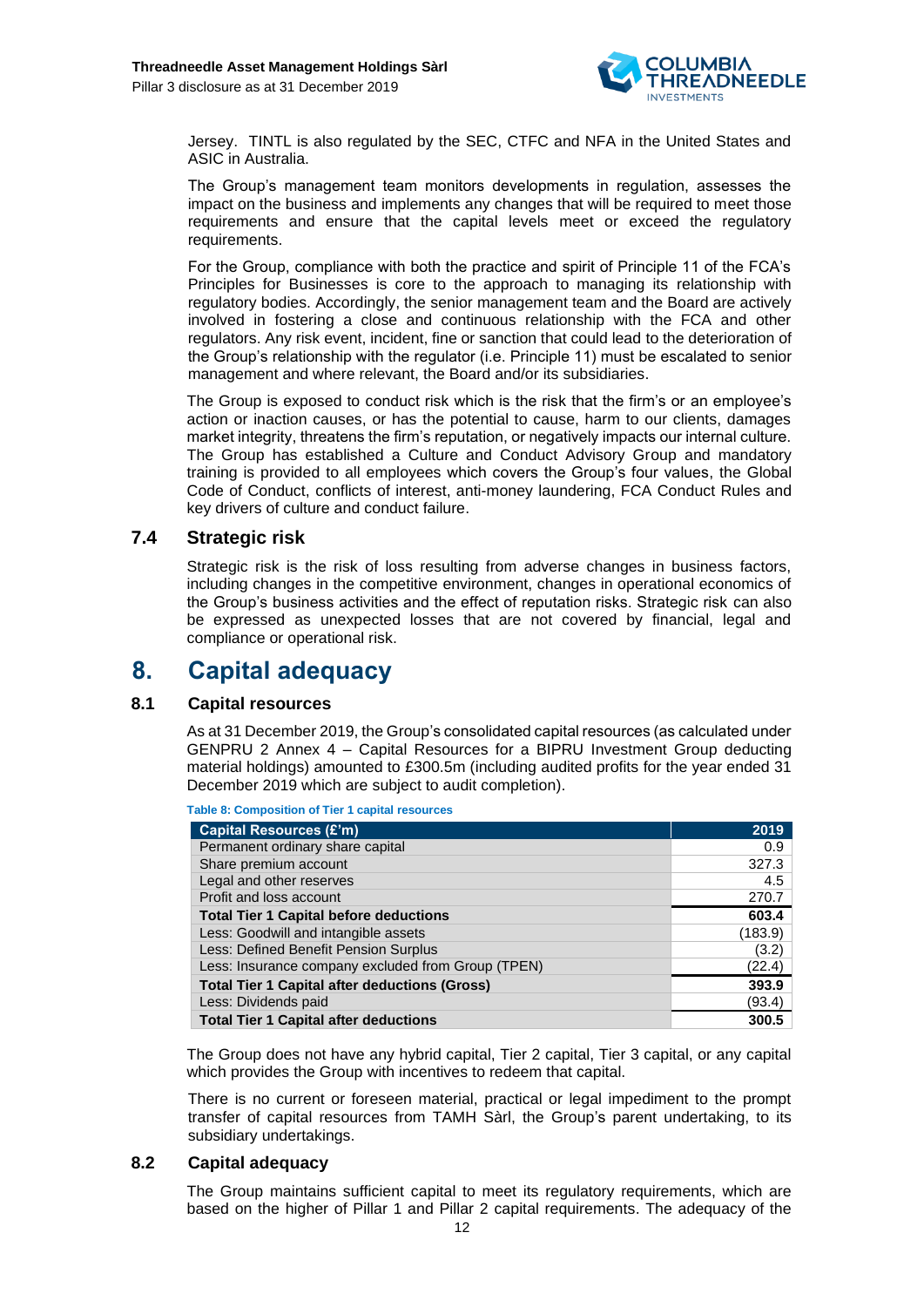

capital held by the Group is assessed as part of the ICAAP and is subject to formal approval by the Group's board of directors.

| Table 9: Summary of Pillar 1 capital requirements as at 31 December 2019 |  |  |  |  |  |  |
|--------------------------------------------------------------------------|--|--|--|--|--|--|
|--------------------------------------------------------------------------|--|--|--|--|--|--|

| <b>Description</b>                         |                        | E'm   |
|--------------------------------------------|------------------------|-------|
| Sum of Market and Credit Risk Requirements | [a]                    | 26.3  |
| <b>Fixed Overheads Requirement</b>         | [b]                    | 50.9  |
| <b>Pillar 1 Capital Requirement</b>        | Greater of [a] and [b] | 50.9  |
| <b>Consolidated Capital Resources</b>      |                        | 300.5 |

## <span id="page-12-0"></span>**9. FCA Remuneration Code**

The FCA implemented its Remuneration Code (the "**Code**") as required by the Capital Requirements Directive and the Financial Services Act 2010. Under the Code, the Group must report annually on its Remuneration Governance Process and certain details on its Remuneration Policies and Practices.

#### **9.1 Decision-making process for remuneration policy**

<span id="page-12-1"></span>The Group has a Remuneration Committee (the "**Committee**") which meets regularly to establish the Group's remuneration principles and oversee the governance of the remuneration programmes, policies and procedures. The Committee carries out its responsibilities within the authority delegated by the Board and documented in its Terms of Reference. The responsibilities include approving the terms of the incentive pool, long term incentive plan, and any other incentive arrangements and the remuneration for senior level employees, specifically reviewing all positions identified as Code Staff including heads of Control Functions.

The Committee comprises three members who are either executives from Ameriprise Financial (the Group's parent company), or non-executives, all of whom hold nonexecutive positions for the Luxembourg-based TAMH Sàrl holding company.

The Committee receive independent advice on regulatory compliance with the Remuneration Code from PricewaterhouseCoopers LLP and on remuneration issues and trends from an independent provider of remuneration data.

#### <span id="page-12-2"></span>**9.2 Role of the relevant stakeholders**

The Committee takes full account of the Group's business and strategic objectives in setting remuneration policy and is mindful of its duties to shareholders and other stakeholders. The Committee seeks to preserve shareholder value by ensuring the successful engagement, motivation and retention of employees, while ensuring that reward programmes and awards support and are consistent with sound risk management and control, including direct oversight of the firm's Risk Adjustment processes.

#### <span id="page-12-3"></span>**9.3 Link between pay and performance for code staff**

Remuneration is made up of fixed pay (i.e. salary, allowances and benefits) and variable pay that is performance related.

Variable pay includes:

- short-term incentives tied to the Group's profitability, business results, and individual performance including delivery against the Group's values and its risk and control requirements; and
- **EXED IDOM-term incentives** linked also to the delivery of value to the customer and the shareholder. Long-term incentive awards represent the deferred element of variable pay and are conditional on vesting requirements.

The incentive award decision for individuals on both short-term and long-term incentives is dependent on the individual's overall performance assessment which includes performance against the Group's values, expectations around risk management and the Group's standards of performance and conduct.